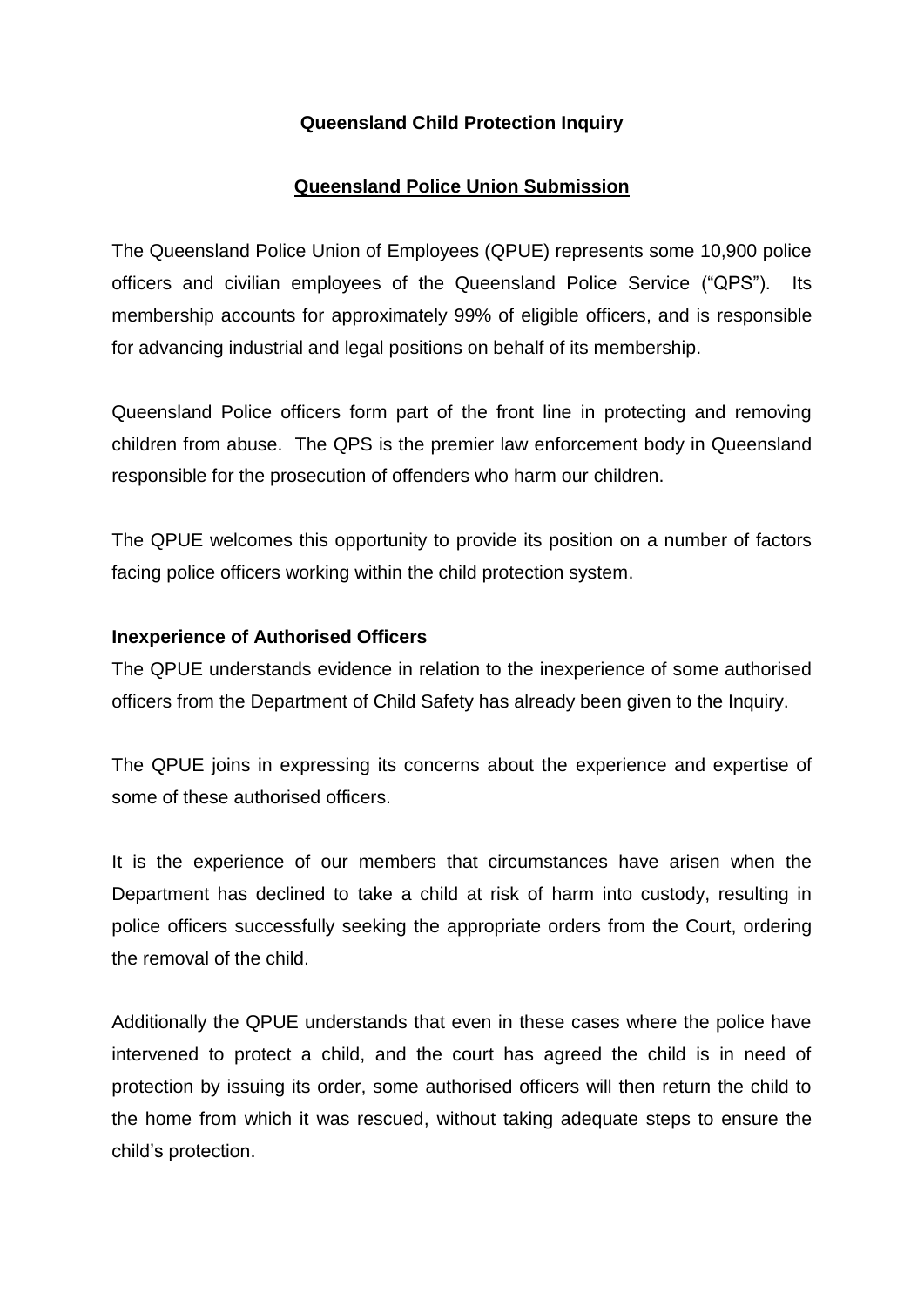Where an experienced child protection and investigation unit detective satisfies a Magistrate of the need for protection, the Department of Child Safety should be bound by the order, and incapable of "overriding it" without first returning to the court, and giving notice to the applicant police officer.

The QPUE is also concerned that DoCS solutions in some of these instances is the implementation of a parenting plan which results in the return of the children. While generally supporting the concept of parenting plans, the QPUE believes the parents should first be required to demonstrate they have undertake real steps to address the underlying issues which warranted police/DoCS intervention in the first instance. These steps should be demonstrated prior to the return of the children.

### **Late Notifications to QPS**

IT has increasingly become the norm for DoCS to fax notifications, including priority one (urgent) notifications to Child Protection and Investigation Units ("CPIU") of a late afternoon, particularly on Friday afternoon. These are notifications which DoCS simply hasn't attended to during the course of the day. They are then sent to police with an expectation CPIU officers will drop everything and attend to DoCS work. Due to the nature of some of the notifications, this has to occur. Unfortunately this results in an increased workload for police, and other investigations need to be pushed back and workflows reshuffled to accommodate DoCS.

The QPUE believes DoCS should at the very least be in a position to liaise with CPIU offices early in the morning, in cases where DoCS believes it will be unable to attend to a notification.

It is also the case DoCS will effectively close at 5pm on Friday and not re-open until Monday morning, meaning QPS officers must undertake DoCS' functions over the weekend. In addition, DoCS will commonly close down for ten days over the Christmas period, again leaving its work to QPS.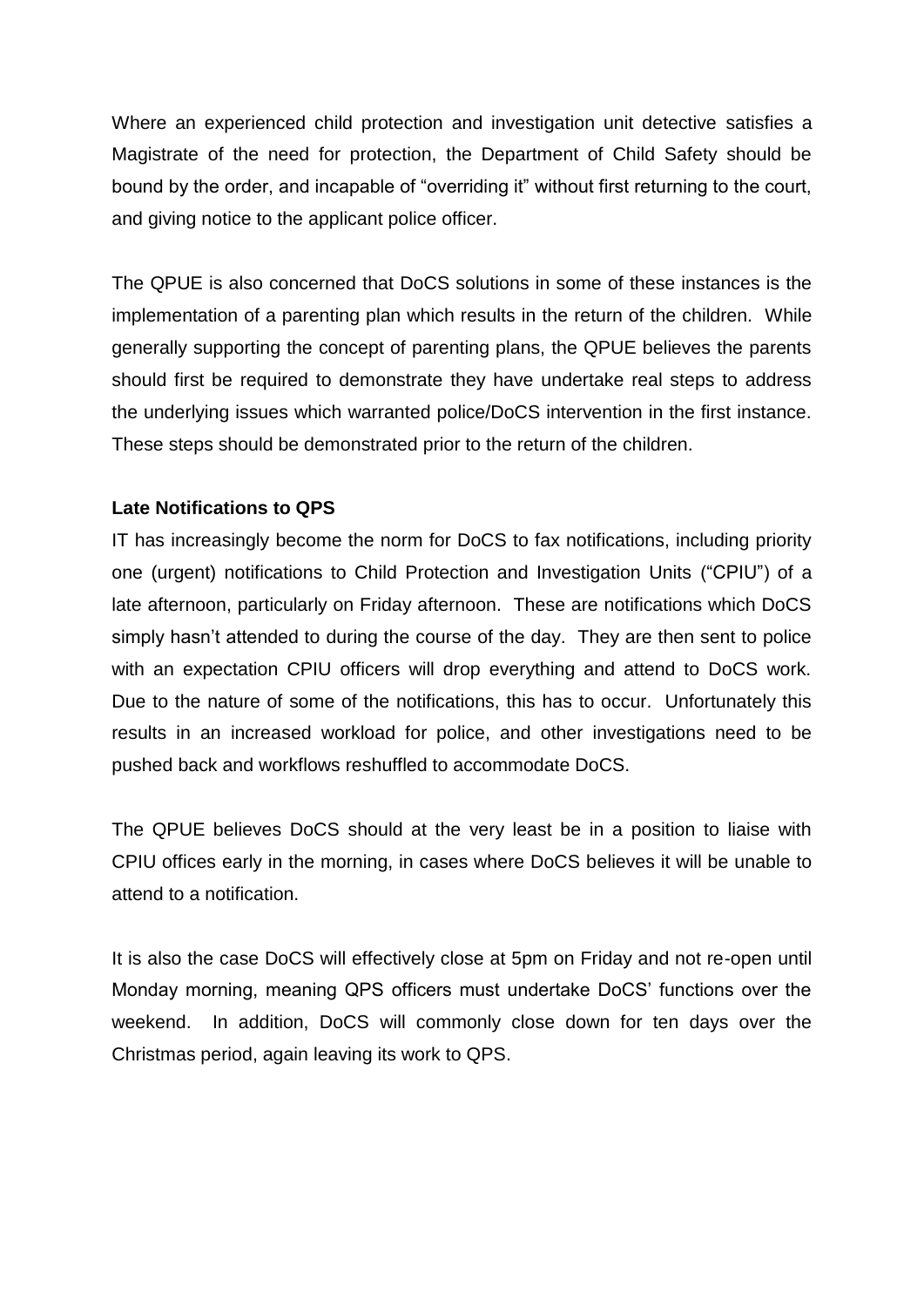It is the QPUE's position, DoCS should have officers, at least in major centres, available after hours, on weekends, and over the Christmas break. Whether these officers be rostered on duty or simply be required to attend call-outs for more urgent matters, the protection of children warrants having them available.

It is simply not acceptable police officers should be required to undertake the work of DoCS and fill in for them, just because DoCS has not made sufficient staff available to attend to calls for service. Child protection is not a Monday to Friday calling, and rostering staff outside of normal business hours is a must for DoCS.

### **Failing to Conduct Investigations**

The QPUE is aware of numerous instances where DoCS does not investigate matters, but rather file them as Child Concerns Reports (meaning no action is taken), or simply refer the matter to police. For example, where a child attends school crying and with a red mark, making allegations of being physicaly struck by a parent, DoCS will often claim it cannot substantiate the harm, and instead refer it to police. This will occur without DoCS even speaking to the child in question. As a consequence, CPIU officers will attend and investigate, effectively doing ¾ of DoCS work for it.

This unwillingness to investigate seems to be a cultural issue across DoCS and results in children being left in situations where they maybe exposed to harm, while QPS frantically tries to fulfil DoCS' functions.

### **Protection of Unborn Children**

The QPUE believes the Child Protection Act needs to be strengthened to allow for the protection of unborn children.

At present, provision is made in s21A, for the chief executive may take steps to investigate and offer help and support in circumstances where the chief executive suspects a child may be in need of protection after birth.

The section as it presently stands does not permit the chief executive to take steps to protect the unborn child, or ensure its safety prior to birth.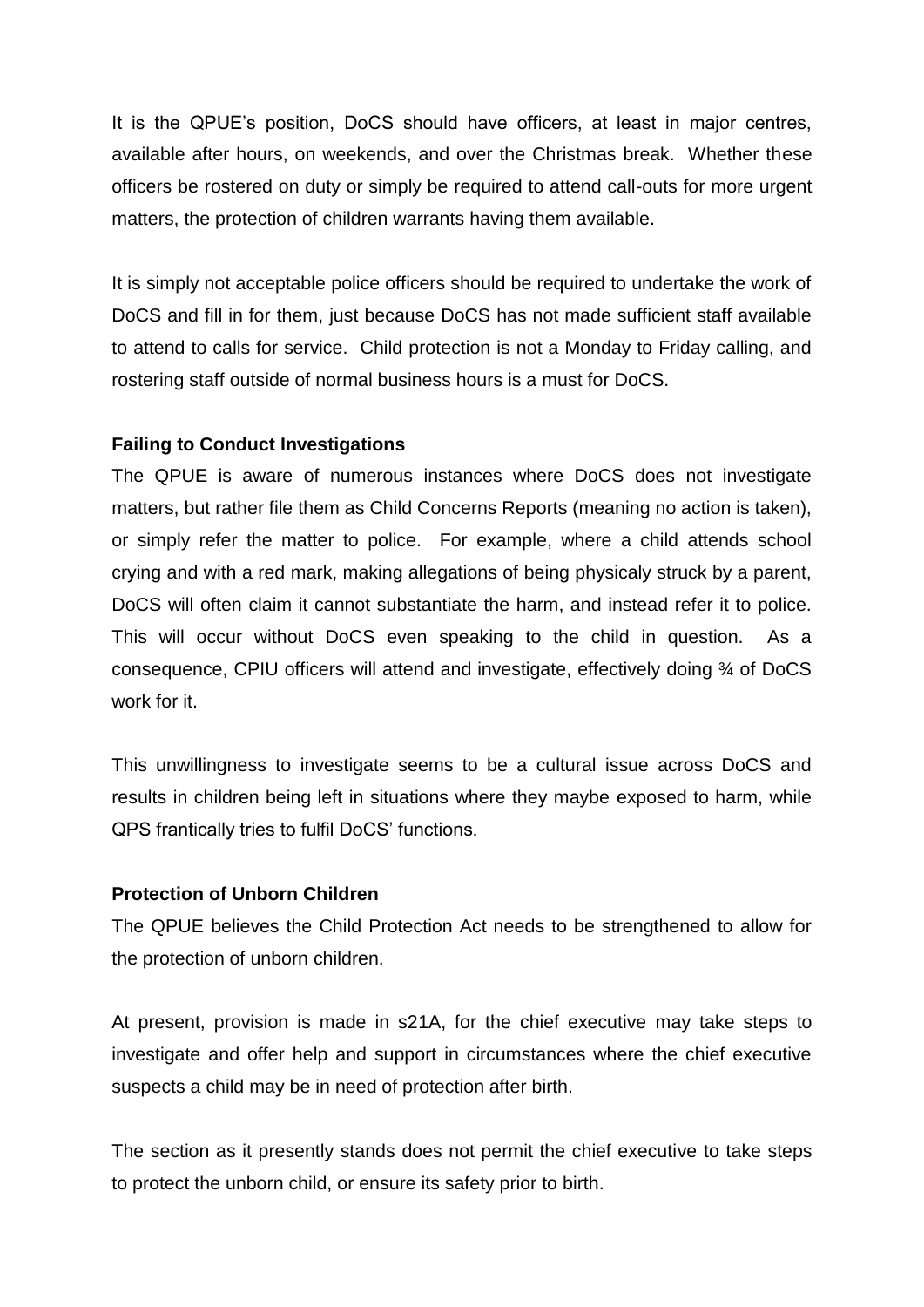The QPUE believes an obligation must be placed on the chief executive to investigate allegations of harm to an unborn child, and to take all reasonable steps to provide protection to that unborn child. Clearly such an obligation would require providing the chief executive with additional powers to allow intervention.

Section 21A(5) clarifies the purpose of the section is not to interfere with the rights and liberties of a pregnant woman. It is the view of the QPUE this subsection needs to be abolished. Surely the rights and liberties of the unborn child need also to be considered. In particular, what greater right can an individual have then the right to life itself.

It is a criminal offence in Queensland to kill an unborn child, or otherwise do it grievous bodily harm or transmit a serious disease to the unborn child: see Criminal Code, section 313(2). Unfortunately there is no power for any agency to take steps to ensure the protection of the unborn child, and prevent harm. Subsequent conviction of a crime hardly does the unborn victim any good.

In addition, the offence as it stands, does not cover matters such as foetal alcohol syndrome or children born with drug and like addictions, due to the actions of the mother during pregnancy. The QPUE stops short of calling for amendments to the existing crimes to cover these situations, however believes the State must have the ability to intervene and protect the unborn child, when its mother either refuses to do so, or is incapable or unwilling to do so.

The QPUE acknowledges such powers would require a definition of when a foetus becomes a human being. The QPUE is not calling for anti-abortion laws, and does not enter into the debate concerning pro-life or pro-choice. However it seems accepted in Australian society that after a certain gestation period, abortion of a foetus is no longer medically advisable or safe. It is at this point the QPUE believes the unborn child should be afforded a right to protection.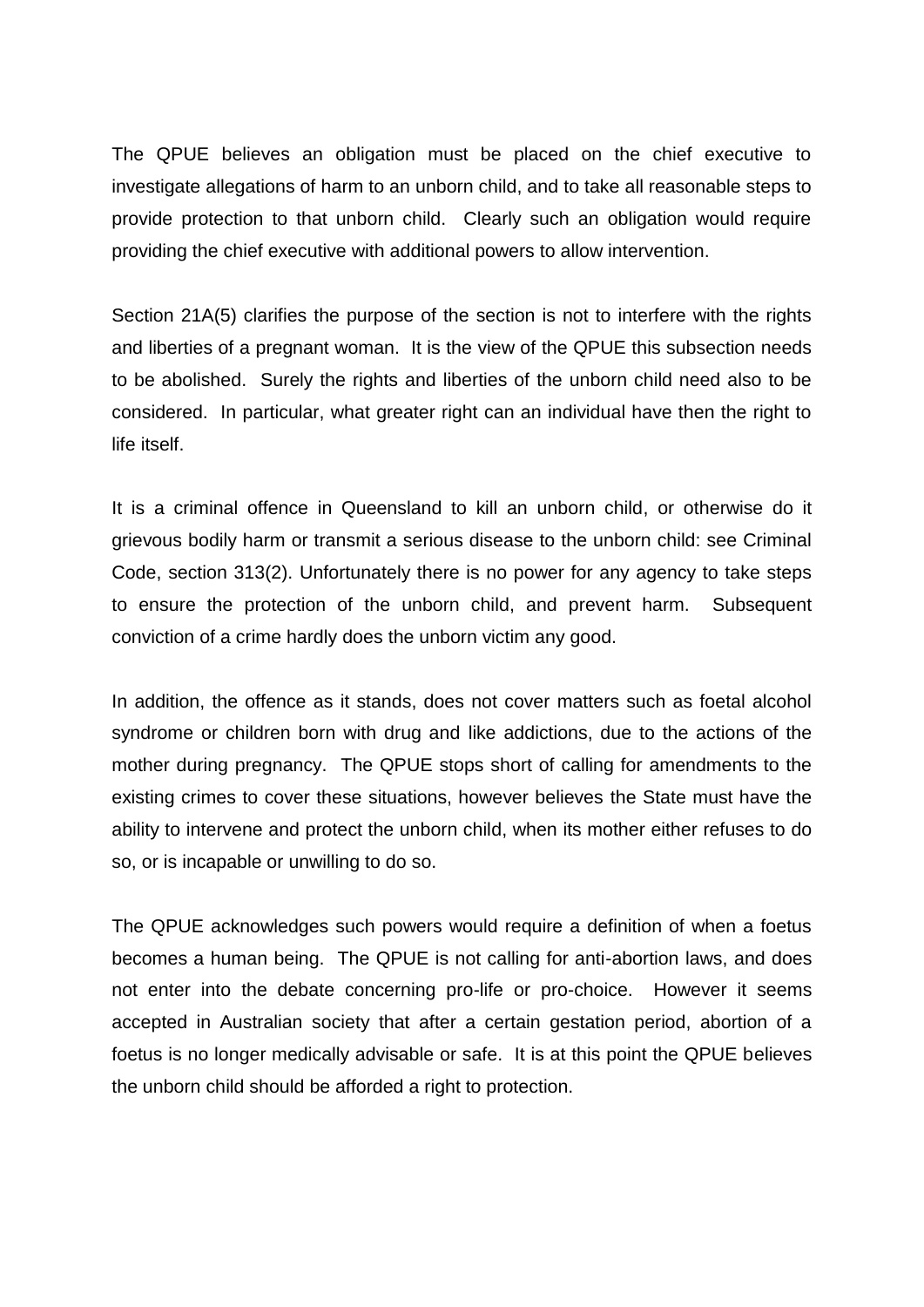Additionally, to remove any doubt, the QPUE believes any laws relating to the protection of unborn children should not prevent a termination in circumstances where such action is medically warranted.

The cost to society in providing care and assistance to children born with ailments solely as a consequence of the actions of the mother during pregnancy is astronomical. Those children also deserve a right to full life and health, and should not be disadvantaged simply because of the actions or inaction of their birth mother.

The QPUE recommends the chief executive be given a duty to investigate instances where an unborn child is at risk or likely to be at risk during a pregnancy, and where satisfied intervention is warranted, the ability to apply to the court for an intervention order.

The Court should be empowered to issue an intervention order allowing the chief executive to take the mother into care pending the birth, or otherwise imposing conditions on the mother during the pregnancy, which may extend to where she resides and who she has contact with. Such conditions could also provide for the regular monitoring and medical assessment of the mother.

### **Moving Child to Safe Place**

The recent Queensland Police Service Annual Report demonstrates a substantial increase in crime across the board, particularly in areas of juvenile offending.

Police will often locate juveniles in situations where they are exposed to risk of offending or harm, but are effectively powerless to intervene. For example, children located late at night on their own, or with other children, are at risk of becoming victims of offences, or engaging in offending conduct themselves (i.e. public nuisance, damage to property).

At present the Act, section 21 allows police and authorised officers to take a child under the age of 12 years to a place of safety, until such time as a reasonable adult (such as a parent) is able to resume care of the child.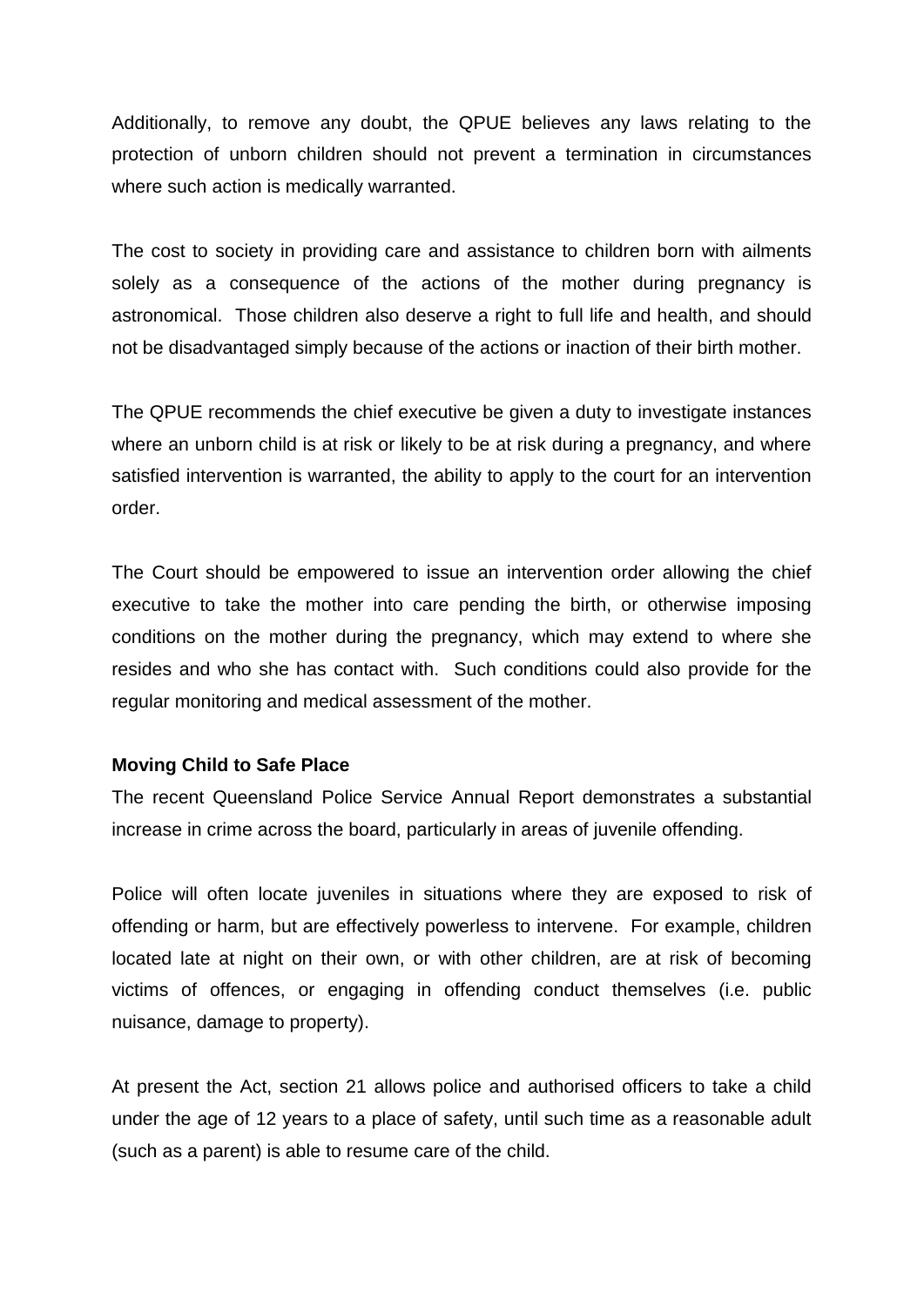The QPUE believes this section should be expanded to allow police to take a child reasonably suspected of being under the age of 16 years to a place of safety, including for example the child's home. Such a power should be able to be exercised where the officer reasonably suspects the child is at risk of harm or of offending as a consequence of the circumstances in which the child is located. Examples of where the power could be exercised could extend to a child being located in vicinity of alcohol or tobacco products or associating with known offenders, or loitering in remote locations.

The exercise of the power should continue to be without warrant or court order, and should allow the detention of the child only for the time reasonably necessary to return the child to the safety of a reasonable adult who can care for the child. The obligation to report the exercise of the power to the chief executive should remain.

Such a power would allow police to intervene in circumstances where they suspected a child was at risk of either harm or offending, and prevent such harm or offending from occurring.

### **Publication of Child Witness Details**

The Act section 193(2) provides details which may identify a child witness in a nonsexual offence proceeding may not be published on the order of the court. This subsection requires judicial intervention to protect the identity of the child, whereas the proceeding subsection, which deals with sexual offences, allows publication only with the permission of the court.

The QPUE believes subsection (2) should be reversed to prohibit the identification of child witnesses in any proceeding, unless the court or a justice otherwise orders.

Should the subsection be changed, children who give evidence in relation to assaults and other serious offences will automatically be afforded anonymity and the protection under the Act.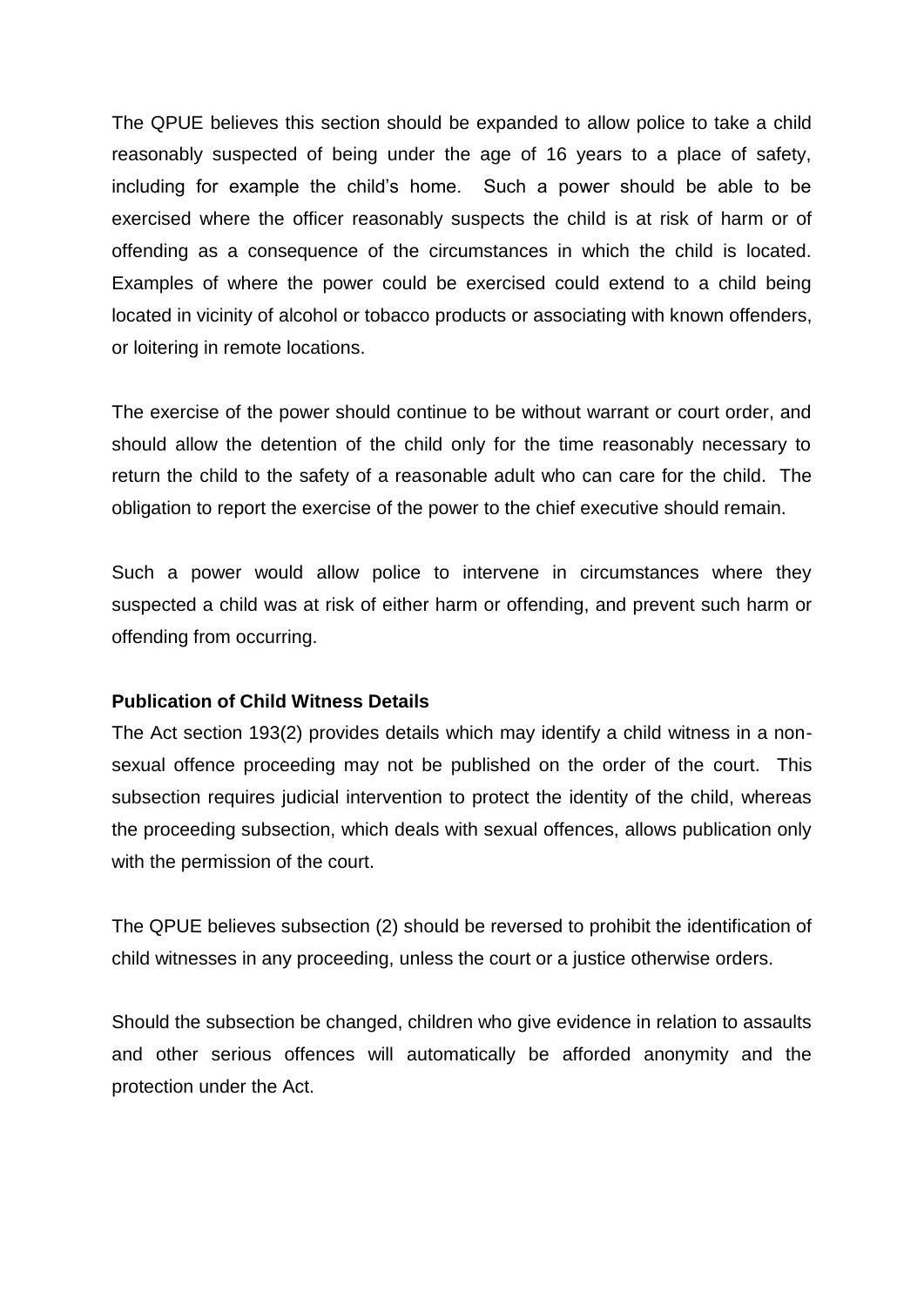### **ANCOR**

The *Child Protection (Offender Reporting) Act* 2004 came into force from 1 January 2005. The purposes of the Act is to reduce the likelihood of child sex offending through a monitoring process, together with allowing police additional intelligence information to assist in identifying possible perpetrators of subsequent child sex offences.

As a result of the Act and subsequent amendments, persons who commit sexual or serious offences against children are required to register with police. The registration process requires an on-going obligation to report their residential address, together with other personal details, including computer email addresses, description (including tattoos) and motor vehicle description and registration, amongst other matters.

Each time there is a change in any of the reportable matters, the offender must advise police. The responsibility for updating the ANCOR register lies with the officer in charge of the Child Protection and Investigation Unit ("CPIU") in the Police District in which the reportable offender resides.

The QPU understands it is common for reportable offenders to be required to update aspects of their registration up to 50 times per year. This arises from reportable offenders changing or acquiring new email addresses or on-line identities, through to offenders getting new tattoos or changing their place of residence or employment.

The QPU understands the need to update the ANCOR system, however has concerns about the workload this imposes on operational detectives. Detectives working in CPIUs are highly trained to perform difficult and stressful duties in a very specialist area. It seems peculiar those same detectives would be used for data entry purposes, rather than investigating crimes. The QPU recommends the Inquiry consider making recommendations for additional administrative officers to be assigned (together with necessary funding) to comprehensively take over data entry duties.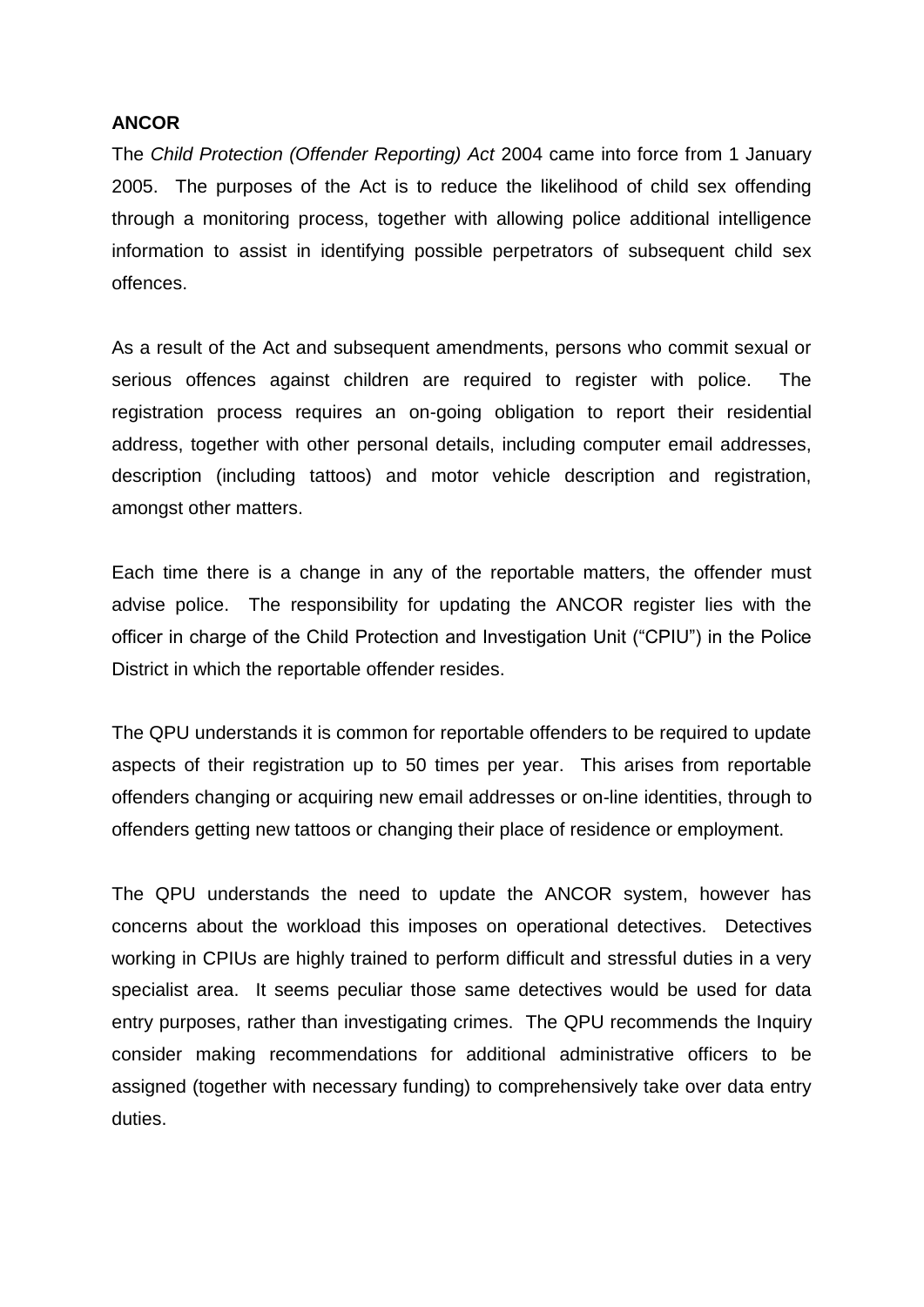The period for reporting to police is usually in the range of 15 years to life. The QPU generally supports the purposes of the Act, and agrees there is a need for criminals who commit child sex offences to be monitored by police.

Each CPIU undertakes a quarterly "visit" with every high risk reportable offender. This in itself requires some considerable time for detectives to be away from their core investigative duties. Additionally, the QPU understands CPIU's will conduct additional "visits" with reportable offenders who are considered to be at a high risk of re-offending.

The QPU has a number of concerns with the operational aspects of the current offender reporting system. At the moment the ANCOR system is separate and distinct from the police computer system; QPRIME. There is no ability for the two systems to "talk to each other". A lot of the time the material which is input onto the ANCOR system already exists on the QPRIME system, and there appears to be a doubling up of data. This in turn requires additional data storage.

At present not all police have access to the ANCOR system as a consequence of legislative limitations. This, in and of itself, causes some concerns for the QPU. The QPU believes all police officers should be capable of ascertaining if a particular individual is a reportable offender. This could be easily achieved by "flagging" reportable offenders in the QPRIME system. It would also seem a better use of IT resources for the reportable offender's details (and all reportable matters) to be included in the offender's QPRIME profile.

The benefits in having reportable offenders flagged on QPRIME include police officers performing non-CPIU duties being alerted to potential situations for child sex offending, and being positioned to intervene. For example, where a traffic branch officer intercepts a vehicle for a transport offence, a check of the driver's details through QPRIME would indicate if the person was a reportable offender. The officer would then be in a position to assess the person's whereabouts (i.e. outside a school or child care centre) as well as have regard to the other persons in the vehicle (i.e. children or another reportable offender). Access to such information is likely, in the view of the QPU, to further reduce the opportunity for recidivist child sex offending.